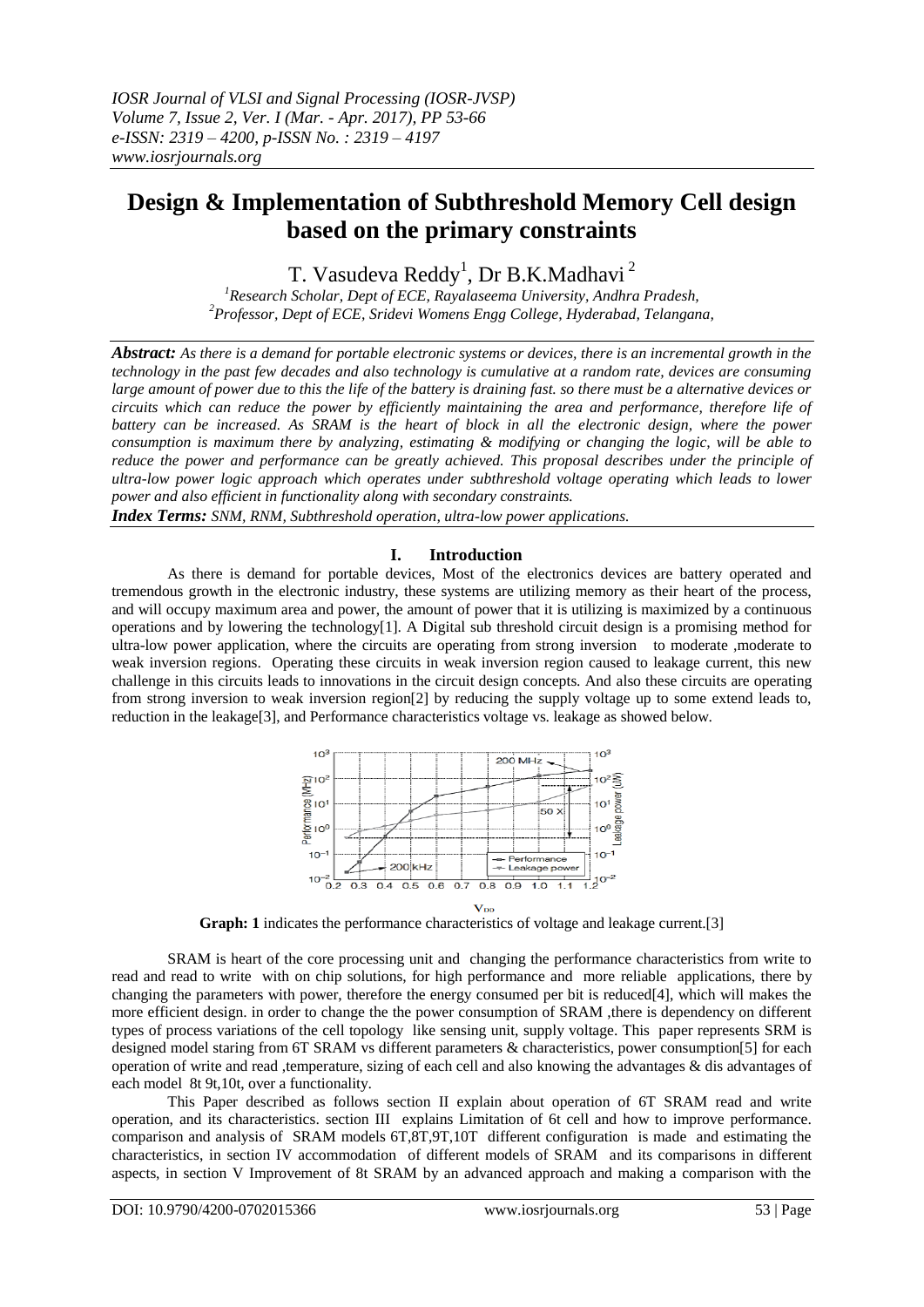existing 8T SRAM.with the above mentioned parameters, in the next section VI, describes the advanced 8t SRAM is replaced with Source coupled logic, of variable threshold and estimating the different parameters, section VII concludes the efficiency of Transistor logic with all the parameters. and also enhancements and future scope.

# **II. SRAM Cell Operation & Performance Characterstics**

The number of techniques that were proposed in the past few decades for the systems to operate in the subthreshold operation under ultra-low power applications to reduce the supply voltage lesser than threshold voltage, therefore the substantial leakage gate current is reduced especially in nanometer technology.The current that is dissipated during the components under inactive state. And the threshold leakage currents were proposed [6,14].

The challenges of subthreshold memory design and a dense, low energy 6-T cell that effectively combats variability. First deep subthreshold 6-T SRAM design were proposed [5] that provides accurate estimation of the effects of process variations balance that is useful for understanding the impact of process variations as it is a bi stable latch. Different types of SRAM bit cells have been proposed to improve the memory failure probability at a given supply voltage.



**Fig 1:** 6T SRAM Cell with A Word Line And Data Input And Output

# **III. 6t Sram Cell Operation**

6T cells utilize differential write/Read operation, write operation will be performed whenever a change in the transition on the inputs, during this wl is high and output is complementary to the input. Read operation will be performed when there is no change in the transition of the input with WL is high [5]. A sense amplifier converts the differential signal to a logic-level output. Then, at the end of the read cycle, the BLs returns to the positive supply rail. During write,VWL is raised and the BLs are forced to either VDD (depending on the data), overpowering the contents of the memory cell. During hold, VWL is held low and the BLs are left floating or driven to VDD.

6T SRAM cell:



**Fig 2:** schematic representation of 6T SRAM

*SRAM implementation represents in fig 2 of 6T bit cell of 6T, used with High Vth nMOS transistors for reducing the Leakage Power [1]. The ratios of nMOS and pMOS are maintained with design considerations. To drive transistors (M1,M4) should be stronger enough to access the Access transistors (M2,M5) to minimize the disturbance in Read Mode. and in the Write* Mode, Access transistors should be strong enough to operate (M3,M6) for successful write operation. And Characteristics of 6T SRAM is represented as showed below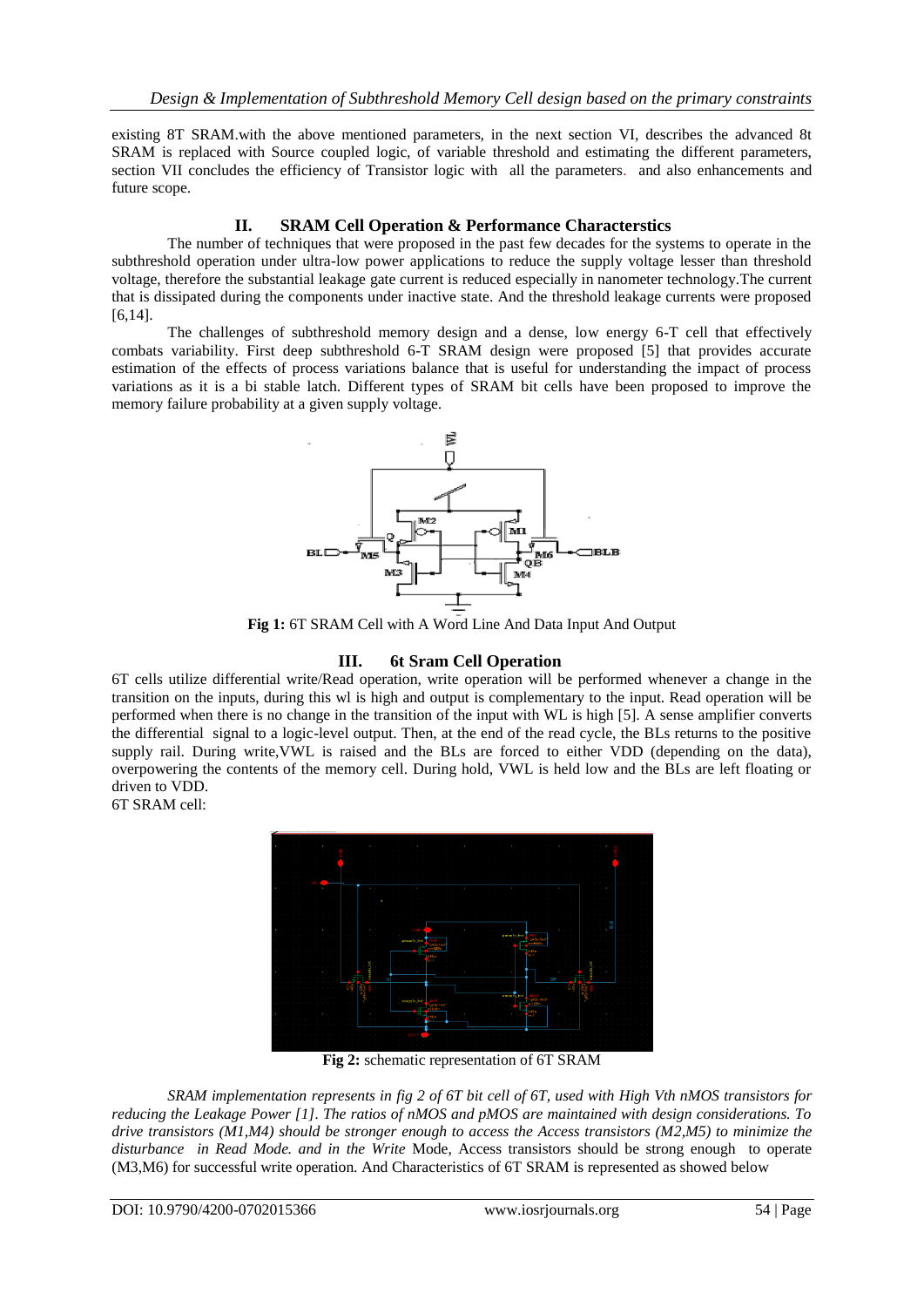

Fig 3: cell view of gf 6T SRAM



Graph2: Characteristics of 6T SRAM

Fig: 3 Represents the cell model of the bit cells in Synopsys tool. And hvt type of transistors is used to improve the stability & performance. The schematic model of the SRAM cells designed in the 45nm technology the fig and



*Graph 3: DC Analysis*

*DC analysis of 6T SRAM is as shown in fig 3, and load will be exactly in the middle position of the changing state characteristics curve, where from 1 to 0.,* The sizing of the transistors are as followed in table 1. The output waveforms of different SRAM cell structures stated as at 45nm Technology.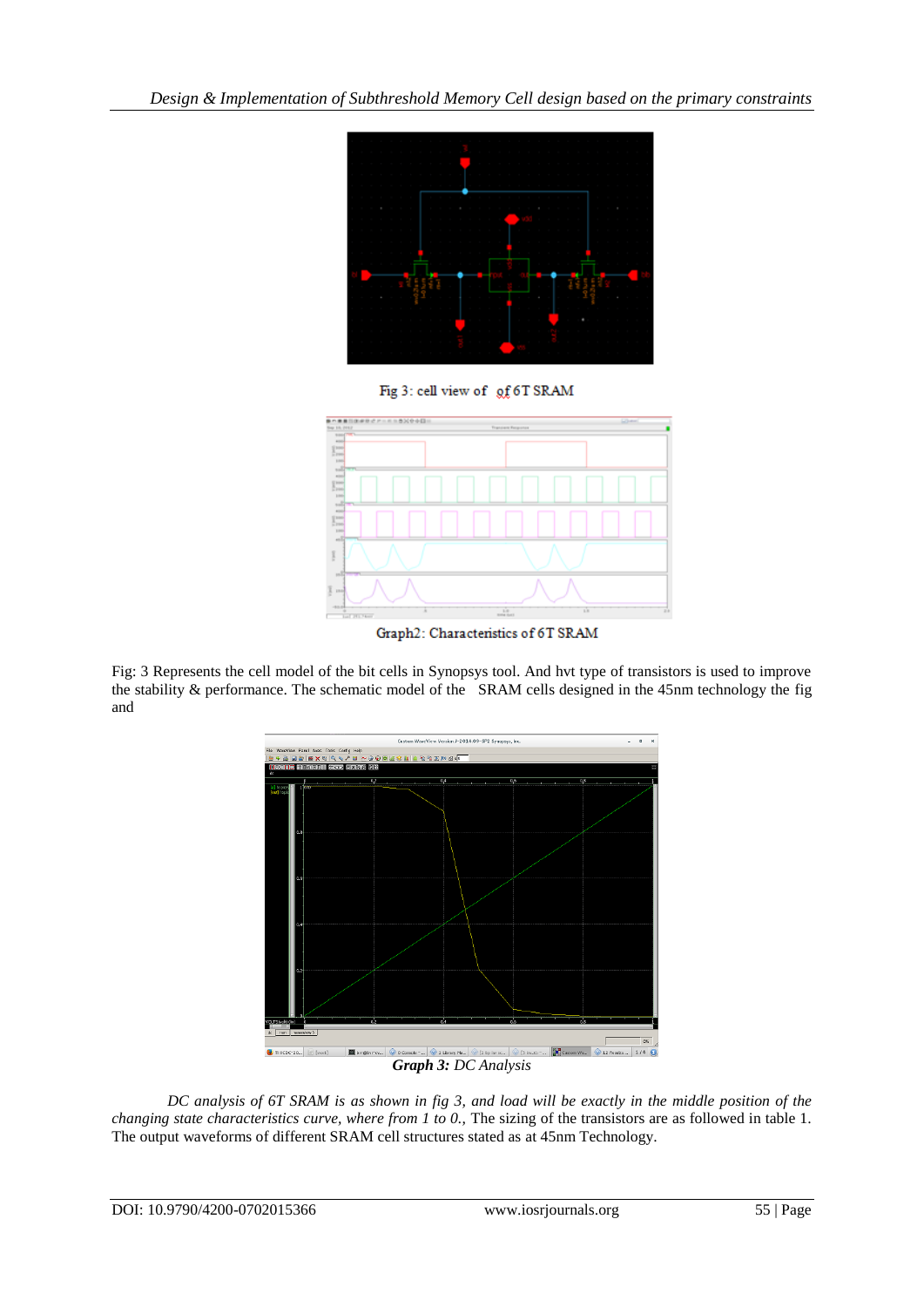| <b>Transistor</b> | Length           | Width             |
|-------------------|------------------|-------------------|
| PM0, PM1          | 45 <sub>mm</sub> | 800 <sub>nm</sub> |
| NM9, NM10         | 45 <sub>nm</sub> | 120nm             |
| NM3, NM4          | 45 <sub>nm</sub> | 120nm             |

**Table 1:** Transistor sizing of the 6T SRAM cell

The limitation in 6T RAM is static Noise Margin [12]as showed in the graph 4..there should be maximum static noise margin between the read and write operation, when changing the states from write to read.



*Graph4 : Static Noise Margin of 6T SRAM cell*

write operation when a logic and WL is high a data will be stored into SRAM, for a clock cycle ,and when the logic the data will be remains in the output, once the logic is changed, data in the output will be shifted to another logic.

## **IV. 8t Sram Cell**

Two transistors were added to the 6T SRAM, read and write operations of Performance can be completely separated. A separate read stack is controlled by a Read Word Line (RWL). The remaining 6T portion of the cell is optimized [7] for writing operation, resulting in overall lower Vmin voltage.A Separated data retention element and data output element means that there will be no correlation between the read SNM Cell and l. Thus, an 8TSRAM design [7] contains a write assist in which a horizontally routed VDD line is collapsed as showed in the fig 4.



**Fig 4:** 8T Subthreshold SRAM Cell



**Fig 5:** 8T schematic model of SRAM Cell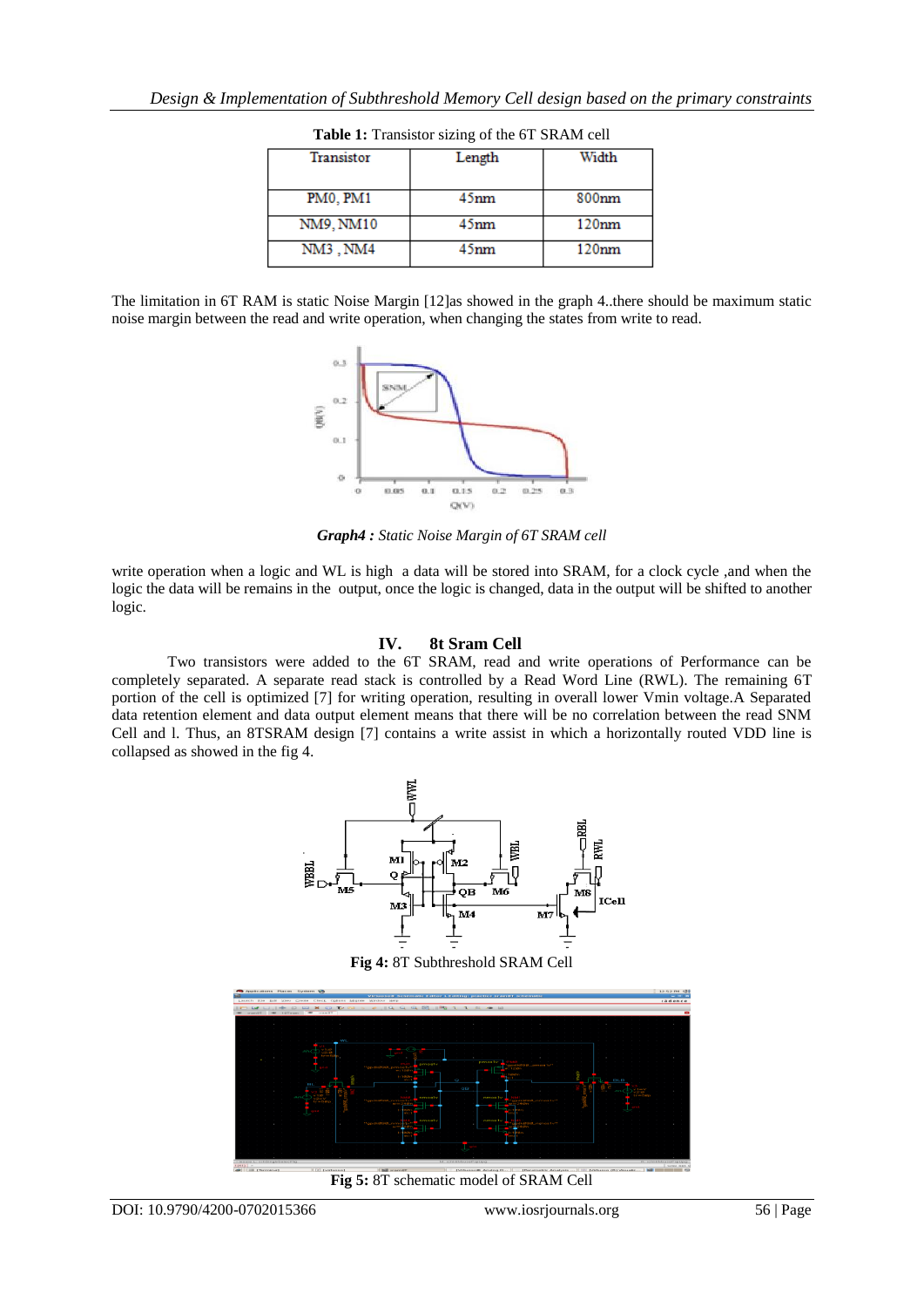The Fig.5 shows that 8T SRAM bit cell is designed with two sleep mode transistors, connected as pull down mode transistors [7] to achieve low power design mode and to avoid the static noise margin. To write data '1' into SRAM cell the WL is asserted and BL is made high and BLB is low. To write '0' BL is low and BLB keeping high. The values of '0' or '1' can be stored at node Q and its complement at node QB. Reading the stored value at node "Q" by precharging operation. After precharging the Bit Lines (BL=BLB=1) asserting the WL and pulling down the one of the Bit Line low [8]. Data stability is increased with 8T.

#### **9T SRAM Cell**

The Fig.5a.demonstrates that 9T SRAM bit cell is to not only to reduce the leakage power also to enhance data stability. The upper sub-circuit of the memory cell is essentially same as 6T SRAM cell. The two write access transistors (M2, M5) are controlled by a write signal (WL). The lower sub-circuit of the cell is composed of the bit line and access transistors (M7,M8), the read access transistor (M9). Operation of M7 and M8 are controlled by the data stored in the cell. M9 is controlled by a separate read signal (RD) [5a.]in write operation WL is asserted and making High and Read signal RD is maintained low. Transistors (M2,M5) are turned ON. Then the data can be stored at node Q. and this data can be Read by asserting read signal RD to high and WL to low. problem n 8T is indicated by occupying larger area and static noise margin is improved.[8][13]. The schematic diagram of the 9T SRAM cell, for CMOS technology, is shown in Fig.9. The upper sub circuit of the 9T memory circuit is essentially a 6T SRAM cell with minimum sized devices(composed of M3, M4, M5, M6, M1 and M2).The two write access transistors (M5 and M6) are controlled by a write signal ie word line (WL). The data is stored within this upper memory sub-circuit. The lower sub circuit of the new cell is composed of the bit-line access transistors (M7 and M8) and the read access transistor (M9). The operations of M7 and M8 are controlled by the data stored in the cell. M9 is controlled by a separate read signal (RD) [8][17].The 9T SRAM cell completely isolates the data from the bit lines during a read operation.



**Fig.5a.** 9T SRAM sub threshold Circuit

| <b>Transistor</b> | Length           | width             |
|-------------------|------------------|-------------------|
| PM0.PM1           | 45 <sub>nm</sub> | 120nm             |
| PM6, PM7          | 45 <sub>nm</sub> | 500 <sub>nm</sub> |
| NM9, NM10         | 45 <sub>nm</sub> | 120nm             |
| NM0.NM1, NM3      | 45 <sub>nm</sub> | 120nm             |

**Table: 2** sizing of 9T SRAM

The length and widths of the 9T is as showed in the below table. Where the length is constant and width is changing based on the ids and vds relationship[11].



**Fig10**: Schematic diagram of 9T SRAM cell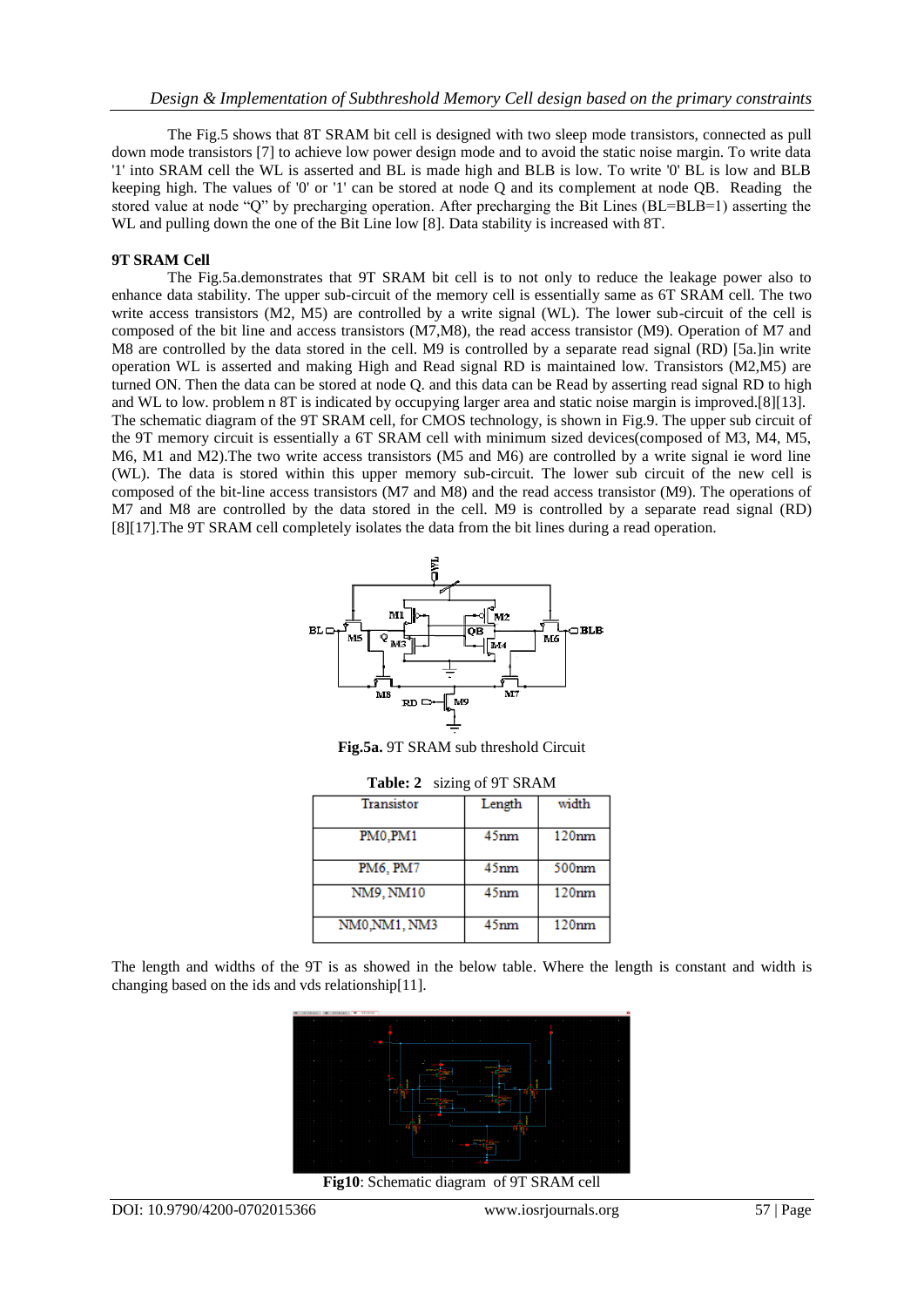

**Graph: 5.** 9T SRAM characteristics at 400 mv

## **10 T SRAM Cell:**

Fig.7. shows the schematic model of the 10T SRAM sub threshold logic cell[7][10]. Transistors are equal to a 6T cell except the source of M1 and M2 tie to a virtual supply voltage rail of Vdd. Write admission to the bit cell happens through the write contact transistors M5 and M6, Transistors from the write Bit lines, WBLT and WBLC. Transistors M8 through M10 implement a buffer used for reading.



**Fig.7.** circuit diagram of the 10T SRAM cell.

Read access is a single-ended occurs on a separate bit line RBL, which is pre-charge to read access. The word line read word line is also distinct from the write word line. One key Advantage is to separating the read & write word lines and bit lines is that a memory using bit cell can have distinct read and write ports across the circuit. And schematic model is as showed in fig 8.



**Fig.8:** schematic diagram of 10 TSRAM

**Table: 3** Transistor sizing of the 10T SRAM cell Represents the sizes of length and widths of the Transistors Configd as mentioned above

| Transistor          | Length | width |
|---------------------|--------|-------|
| PM0, PM6, PM7       | 45nm   | 1um   |
| NM9, NM10, NM3, NM4 | 45nm   | 120nm |
| NM0, NM1, NM2       | 45nm   | 120nm |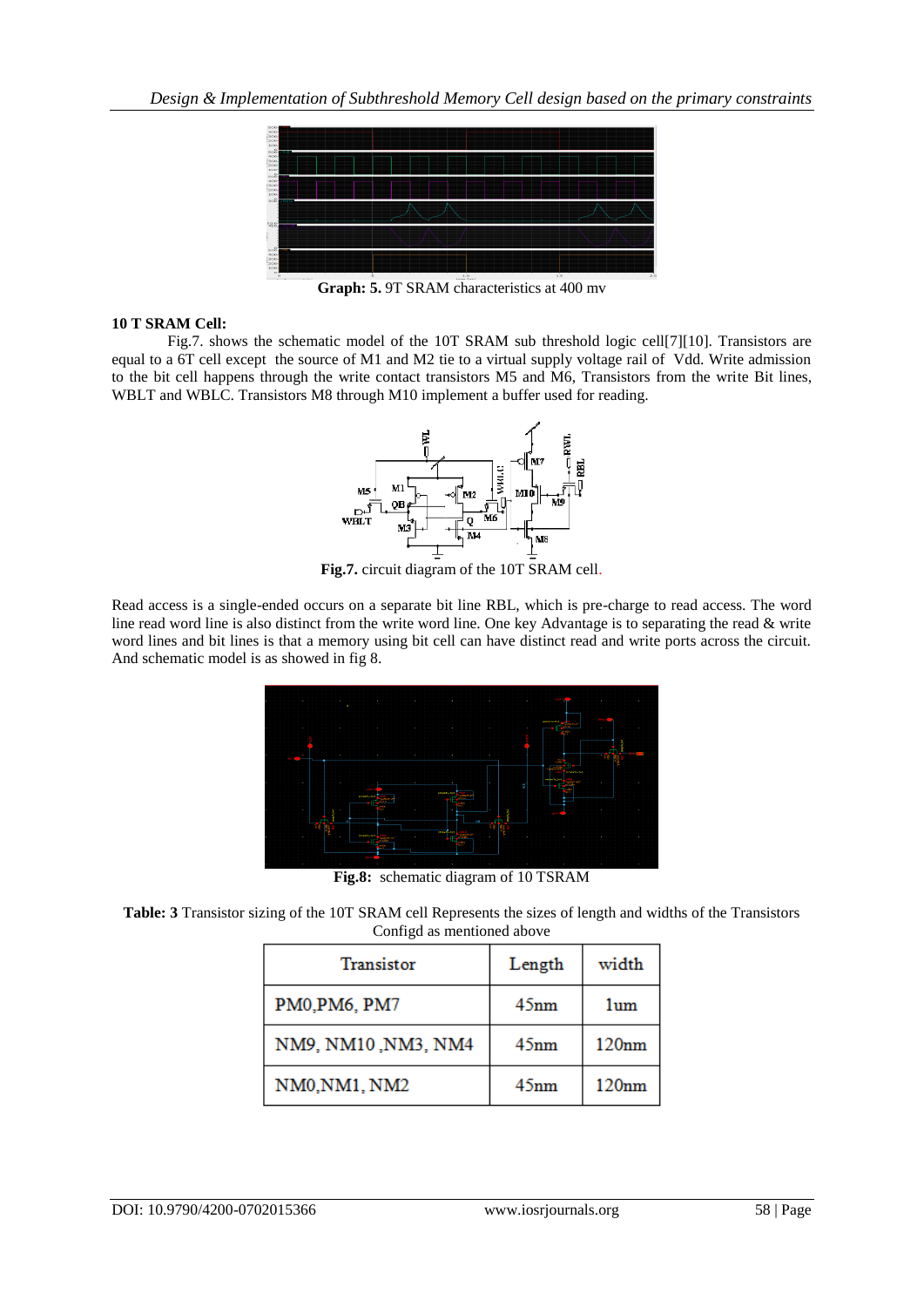

**Graph 4:** Characteristics of 10T SRAM chcterstics are as shaowned above and are represented with read and write lines

# **Vii A. Effect Of Temperature On Leakage Power And Current On Sram Bit Cells**

All the circuits have been simulated using 45nm technology on Synopsys tool with supply voltage of different ranging [15]. To make the neutral testing environment all the circuits has been simulated with the same input patterns.



**Graph 7.** Leakage current variation of SRAM cell with Temperature

Characteristics of 7 and 8 shows comparative analysis of the circuits stated above at 45nm. The simulation results reveal that 8T SRAM Cell at 45nm technology shows always best performance for the range of power consumption, operating frequency and temperature



**Fig .15** Leakage power variations of SRAM cells with Temperature

The leakage power and current of the SRAM cells for every 10 degrees rise or fall in temperature about 6-7% for 6T SRAM cell and 8T SRAM has 1-2% of current leakage and 0.1% of power leakage which shows that 8T will be the better one amongst the other SRAM cells[15].

The power dissipation reduction in SRAMs is not only due to power supply voltage reduction, but also to operating frequency and temperature. All the above figs depicts that SRAM cells at 45nm technology and 8T SRAM cell at 45nm technology shows better performance for the range of frequency and temperature among all the other design approaches[19] for SRAM cell. This paper tries to find out an efficient SRAM memory cell in both the aspects power consumption and speed in terms of power delay product at different technologies[16]. The above table gives us a comparative study of the bit cells based on leakage and temperature at room temperature i.e.,27degrees at the subthreshold voltage operation

# **B. Performance Metrics Of Power Consumption For Read And Write Operation, Leakage Power And Delay At 90 Nm**

These simulation results indicate the different SRAM bit cells. Analysis of different parameters of power consumption, leakage power and delay under the sub threshold region. Measurements have been observed over the of voltages from 0.8V down to the sub threshold region at 90 nm and 45 nm technologies. Comparison of all the bit cells for parameters have been shown with respect to technologies.In 90nm technology the parameters like power consumption, leakage power and delay are shown below (Fig9 to Fig13) power consumption and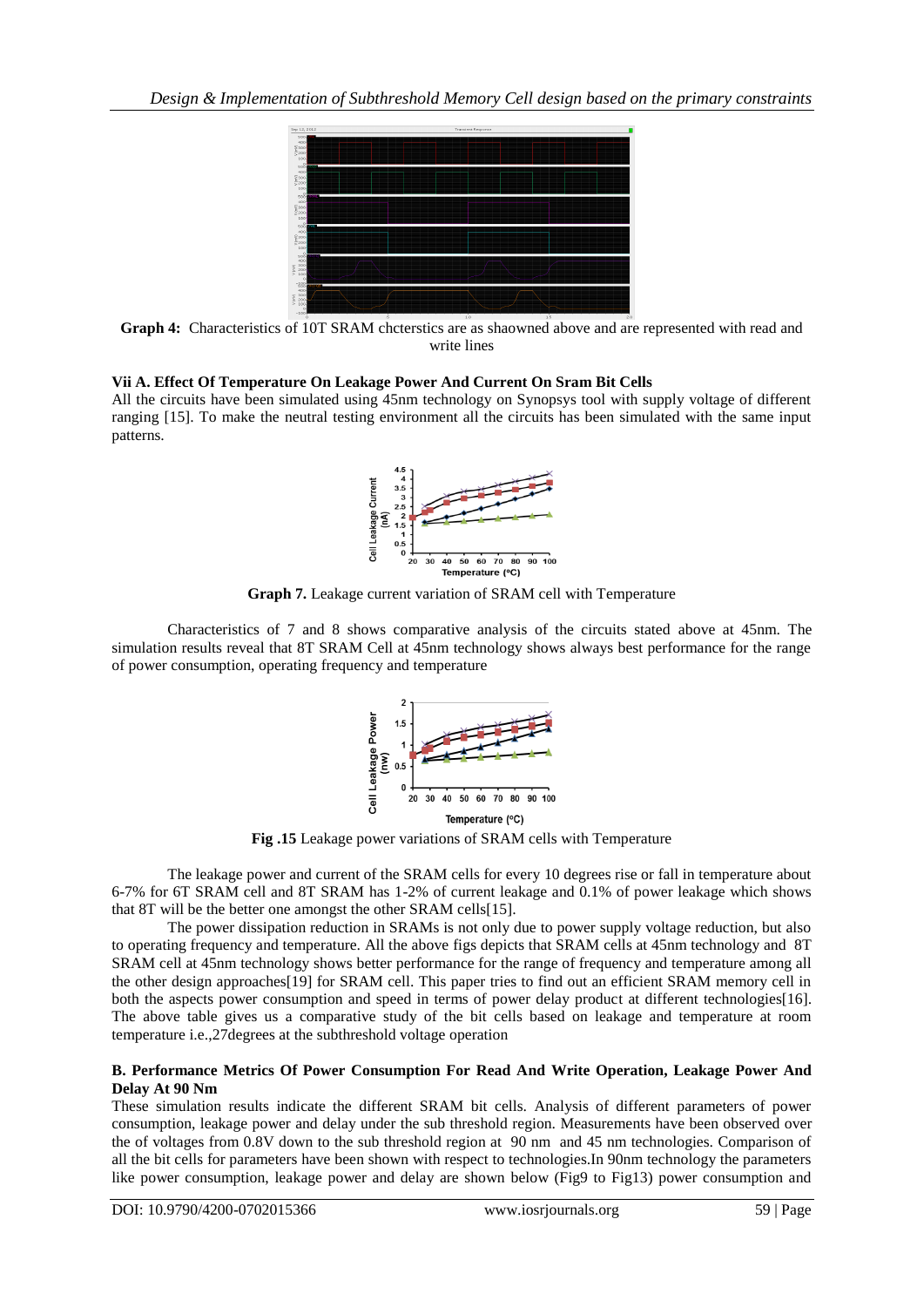leakage power has been reducing by by reducing the supply voltage VDD from 0.8 to 0.2v where delay is increasing.



**Fig.9** power consumption for write mode



**Fig.10.** power consumption for read mode



**Fig.11** leakage power for various SRAM bit cells



**Fig.12** Delay for various SRAM bit cells in write operation



**Fig.13.** Delay for various SRAM bit cells in read operation

## **C. Performance Metrics Of Power Consumption For Read And Write Operation, Leakage Power And Delay At 45 Nm**

In 45nm technology it performs same as 45nm technology. But it showing the variation in delay as shown in Fig.21,22,23. Power consumption and leakage power has been reducing by by reducing the supply voltage VDD from 0.8 to 0.2v where delay is increasing.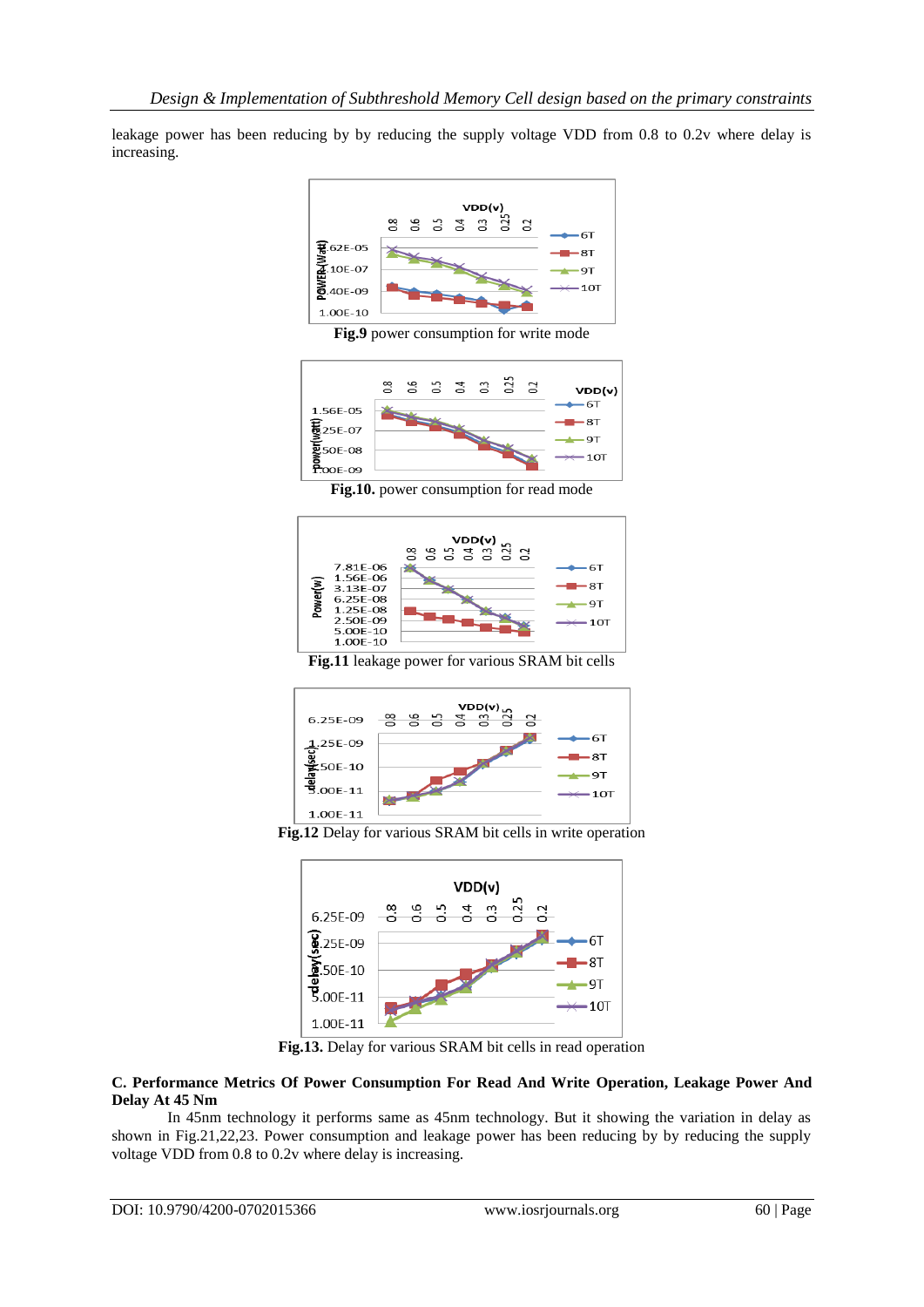



**Fig. 16** Leakage power for various SRAM bit cells



**Fig 17.** Delay for various SRAM bit cells in write mode

| <b>Bit cells</b> | Power leakage(pw) | Current leakage $(nA)$ |
|------------------|-------------------|------------------------|
| 6Т               | 1500              | 2.5                    |
| 8T               | 638               | 1.59                   |
| 9T               | 769.2             | 2.19                   |

**Fig.18.** Delay for various SRAM bit cells in read mode

**D. Comparison Of Technological Versions Vs Parameters In Subthreshold Region Table 4:** 90nm Technology at supply voltage 0.25v

|                        | ັ     | .      |       |       |
|------------------------|-------|--------|-------|-------|
| <b>Parameters</b>      | 6Т    | 8Т     | 9Τ    | 10T   |
| Power consumption (pw) | 2.215 | 1.78   | 6.829 | 6.276 |
| Leakage $power(pw)$    | 1.241 | 453    | 1.009 | 1.13  |
| Delay (psec)           | 1.93  | 1.973n | 1.84  | 1.791 |

| Parameters            | 6T    | 8T    | 9Τ    | 10T   |
|-----------------------|-------|-------|-------|-------|
|                       |       |       |       |       |
| Power consumption(pw) | 113.8 | 403.9 | 165.2 | 145.9 |
| Leakage power(pw)     | 9.018 | 6.047 | 9.018 | 9.019 |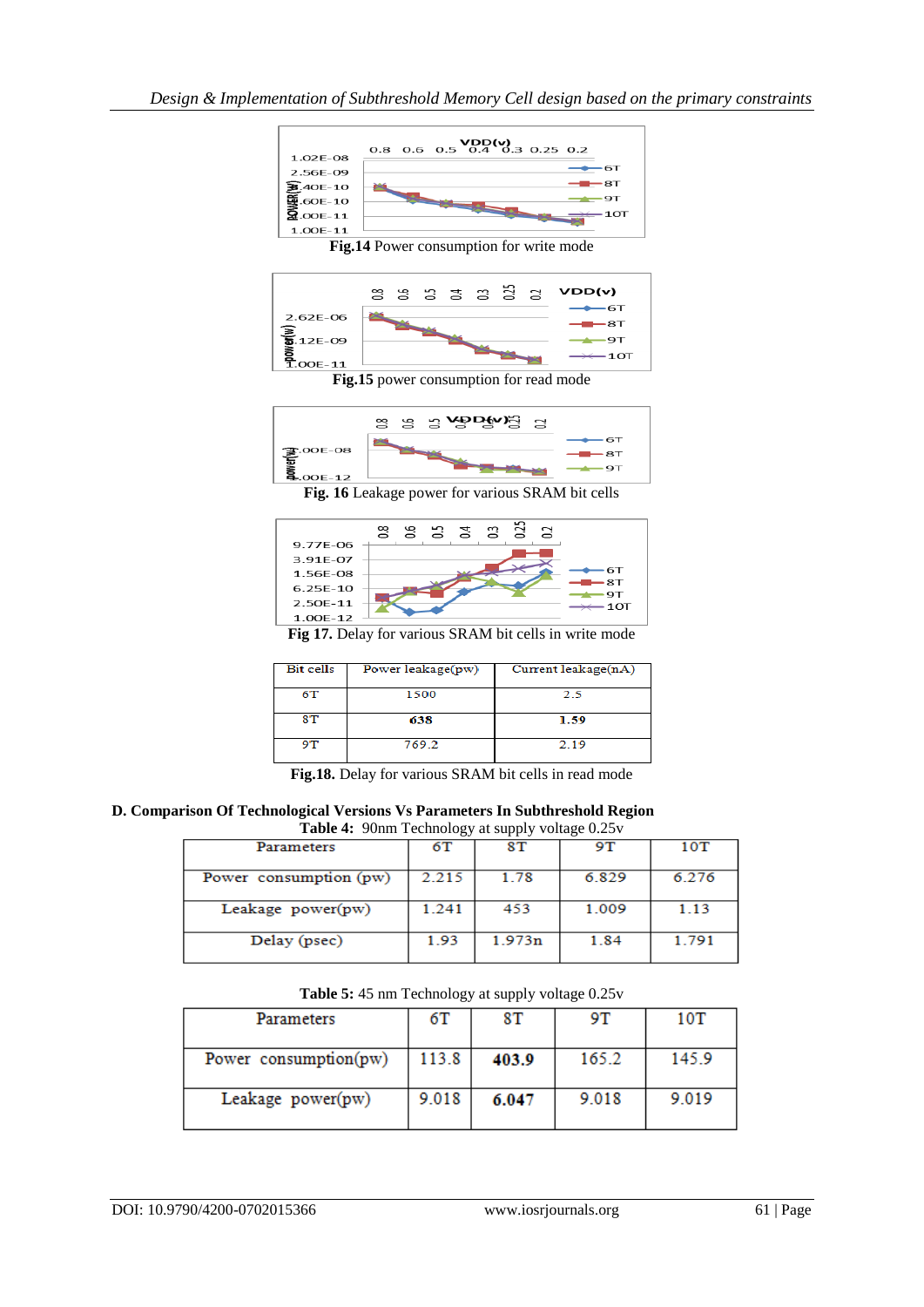| <b>Bit cells</b> | Powerleakage(pw) | Current leakage(nA) |
|------------------|------------------|---------------------|
| 6T               | 1500             | 2.5                 |
| 8T               | 638              | 1.59                |
| 9Т               | 769.2            | 2.19                |
| 10T              | 668.8            | 1.67                |

**Table 6:** Comparative results of power and leakage current with different transistors of SRAM.

The paper indicates the comparative results of power consumption; leakage power and delay for both read and write modes of operations in various technologies such as 90nm and 45nm of various SRAM Bit cells. It has been observed that the leakage power is reduced by a factor 43% and 25% in consumption in 90 nm technology, But in 45nm technology power consumption is reduced by a factor of 45 % and leakage power is reduced by a factor of 21%. Delay is reduced in 9T SRAM Bit cell than the 6T/8T SRAM Bit cell. In subthreshold region it is observed that the standard SRAM bit cell performance is given less priority than 8T and 9T SRAM bit cells. The leakage power is reduced by using the high Vth nMOS transistors. Power dissipation reduction in SRAMs is not only due to supply voltage, but also depends on the operating frequency[22] and room temperature. All the above figs portray that SRAM cells at 45nm technology shows better performance over a frequency and temperature among all the other design approaches.

This paper found out an efficient SRAM memory cell in both the aspects power consumption and speed in terms of power delay product at different technologies. The above table gives us a comparative study of the bit cells based on leakage at room temperature i.e., 27degrees at the subthreshold voltage operation

## **Proposed Sram Architecture**

*Schmitt Trigger-Based Sub-Vt 8T Static Ram Using 45 nm By Bit Interleaving Method*

SRAM is a type of volatile semiconductor memory to store binary logic '1' and '0' bits. It uses bi stable latch circuitry made of Transistors/MOSFETS to store each bit. An SRAM is designed to fill two needs to provide a direct interface with the CPU at speeds not attainable by DRAMs and to replace DRAMs in systems that require very low power consumption. The design requirement is such that PMOS OFF-state current should be more than the pull-down nMOS transistor leakage current for maintaining data "1" reliably. With increasing process variations and exponential dependence of the sub-threshold current on the threshold voltage, satisfying this design requirement across different process, voltage, and temperature (PVT) conditions may be challenging.[13] Proposed Architecture is designed using Schmitt trigger-based 8T SRAM bit cell illustrated in Fig.[7]. It is similar to the standard 6T SRAM cell, however it is used High- $V_{th}$  nMOS in this design [7]. Two sleep transistors are used in pull down path to minimize the leakage power [15]. These Transistors used for selfcorrecting feedback to achieve stable operation. This cell also reduces dynamic power in active mode.

# A. **Schmitt Trigger-Based 8t Sram**

nMOS should win the ratio fight with pMOS. If we want to write data'1' making the WL=1 and one of the bit line keeping High BL(or)BLB=1 and other is 0.Then the value is been written as '1' at node 'Q' and its complement at node 'QB'.

# **B. Write Operation**

In the write operation, WL is enabled to activate the access transistors for data transfer . The proper write operation can be done successfully by consideration of ratio(W/L) of nMOS and pMOS[8]. In sizing of transistors in SRAM bit cell.



**Fig.9.** The Schematic of a single cell write operation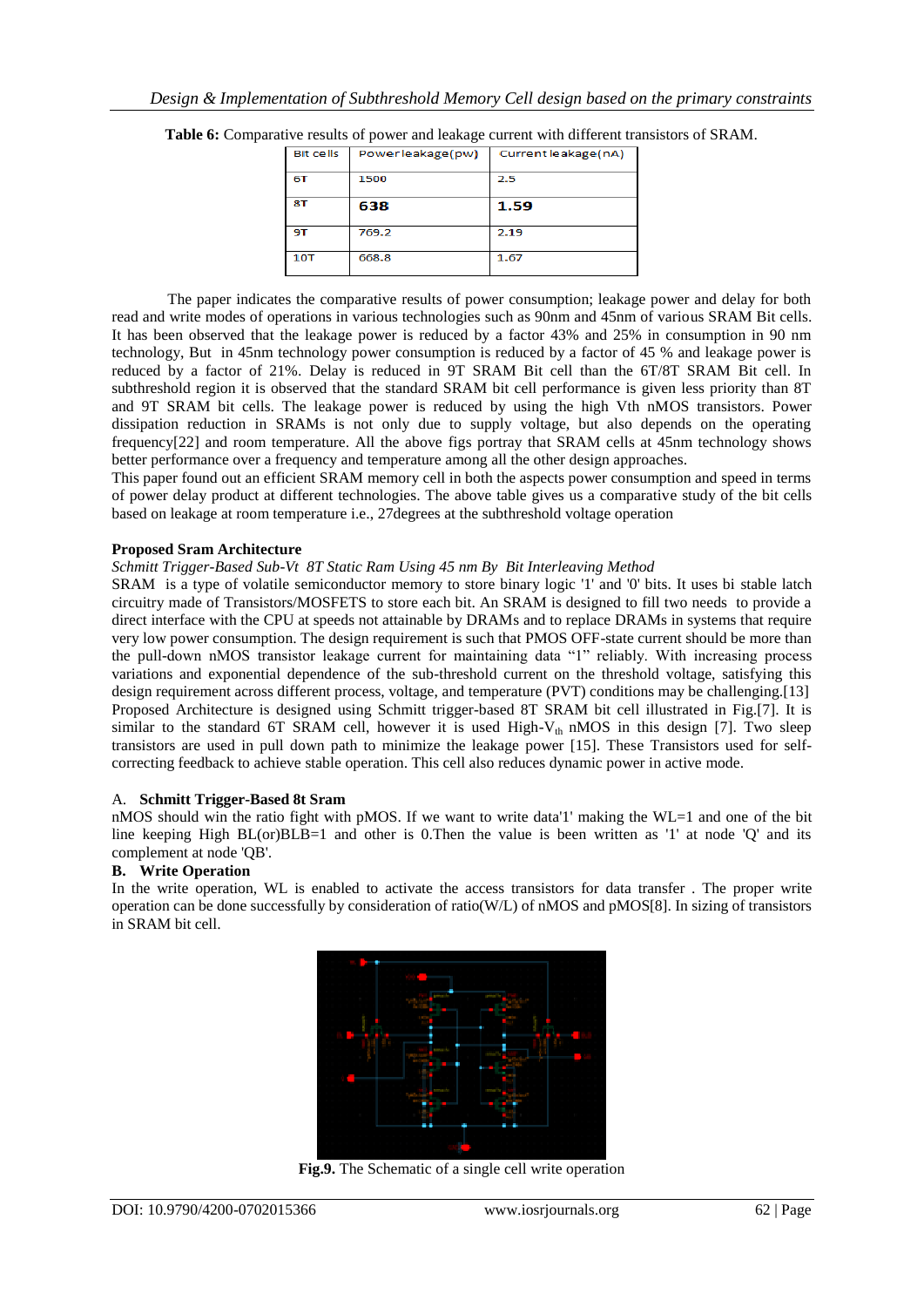

**Fig.19**. Read and write operations of SNM of the proposed SRAM

#### **C. Read Operation**

In the read operation, BL and BLB are precharged to initial condition and WL is enabled then one of the Bit line (BL/BLB) is enabling to low. The read value can be observed by enabling the Sense Amplifier. The written data can be stored at node 'Q' and its complement at 'QB' in standby mode. This data can be withheld at the node till the read operation being accessed. The leakage has been minimized by using the sleep mode transistors in pull down path and effectively read by acting as feedback transistors.



#### **D. Sense Amplifier**

The voltage mode sense amplifier is used for designing. This is the Enhanced Positive Feedback sense amplifier is using to operate the read operation effectively and it can reduces the bit line capacitances by decoupling the nMOS transistors in design shown. The written data can be enhanced effectively h. This design operated at 0.4V and power dissipation is 942.2pW Units. When SE=1.Sense ModeSE=0,Standby Mode operation.



**Fig.10.** Enhanced Positive Feedback Sense Amplifier

# **E. Data Write Circuit**

Write operation into the memory cell can be done only when the write enable ON. This enable operation can be easily understood by the following circuit Fig.10. Write operation into the memory cell can be done only when the write enable ON. This enable operation can be easily understood by the following circuit. The design being operate at0.4V and observed delay and power 4.79nS,1.38nW respectively



**Fig.11.** Data Write Circuit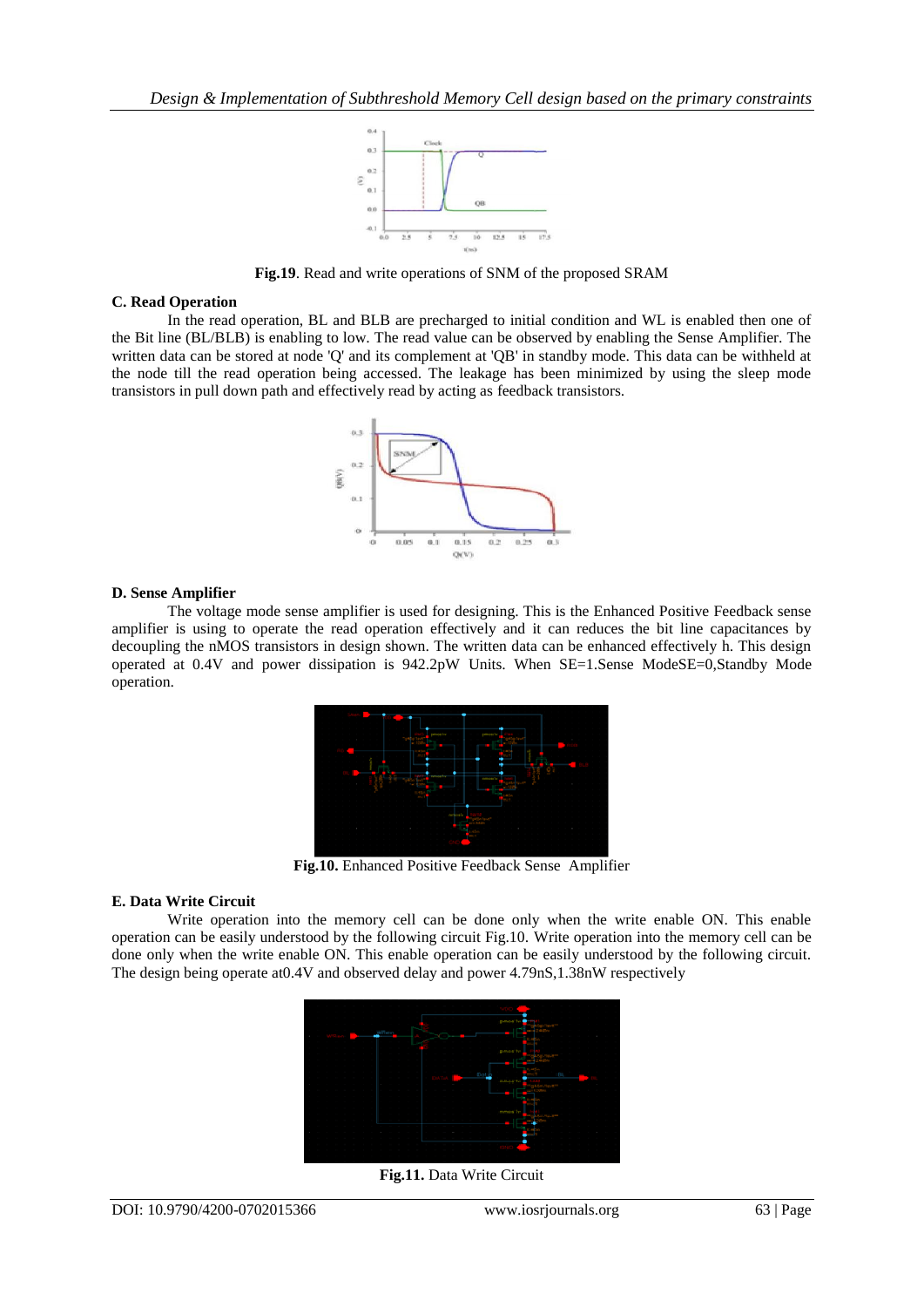#### **F. Decoder And Multiplexer**

The proposed Architecture is consisting of decoder and multiplexers for Memory Array operation designed. The 4to16 Decoder is designed using 4input nor-gate design andMux of 16x1 is using four 4x1multiplxers with Nand-gate based design for minimizing area and power.

#### **G. Architecture Of 8 Bit Schmitt Trigger-Based 8t Sram**

The proposed architecture of 8 bit ST-based 8T SRAM cells is designed using address decoder, pre-charge circuitry, data write circuitry, sense amplifiers



**Fig.12:** 8 Bit Cell Architecture Symbol



**Fig.13** Proposed Architecture



**Fig:14.** single bit Schmitt trigger-based 8T SRAM

And 16x16 SRAM array in 45nm technology. The Fig.5 shows the design implementation symbol for proposed architecture. The Fig.8 illustrates the implementation of single bit ST-based 8T cell. The block diagram of SRAM memory with all input signals, pre-charge, write enable, sense amplifier enable, 16x16 memory array has illustrated in Fig.8.

# **H.Architecture Of 256 Bit Schmitt Trigger-Based 8t Sram**

The Fig.31 illustrating the operation result of proposed Architecture. This paper explores the design of Schmitt trigger-based 8T SRAM bit cell of 256 bit cell. Observations, operations and analysis of different parameters like power consumption(PC), leakage power(PL) and delay (DL)in the sub threshold region is obtained. The design has manipulated for different voltage supplies varying from 0.8 to down in the sub threshold region of 45nm technology library. The synopsis schematic editor is being used for designing and analysis.



**Fig.15.** 256Bit memory array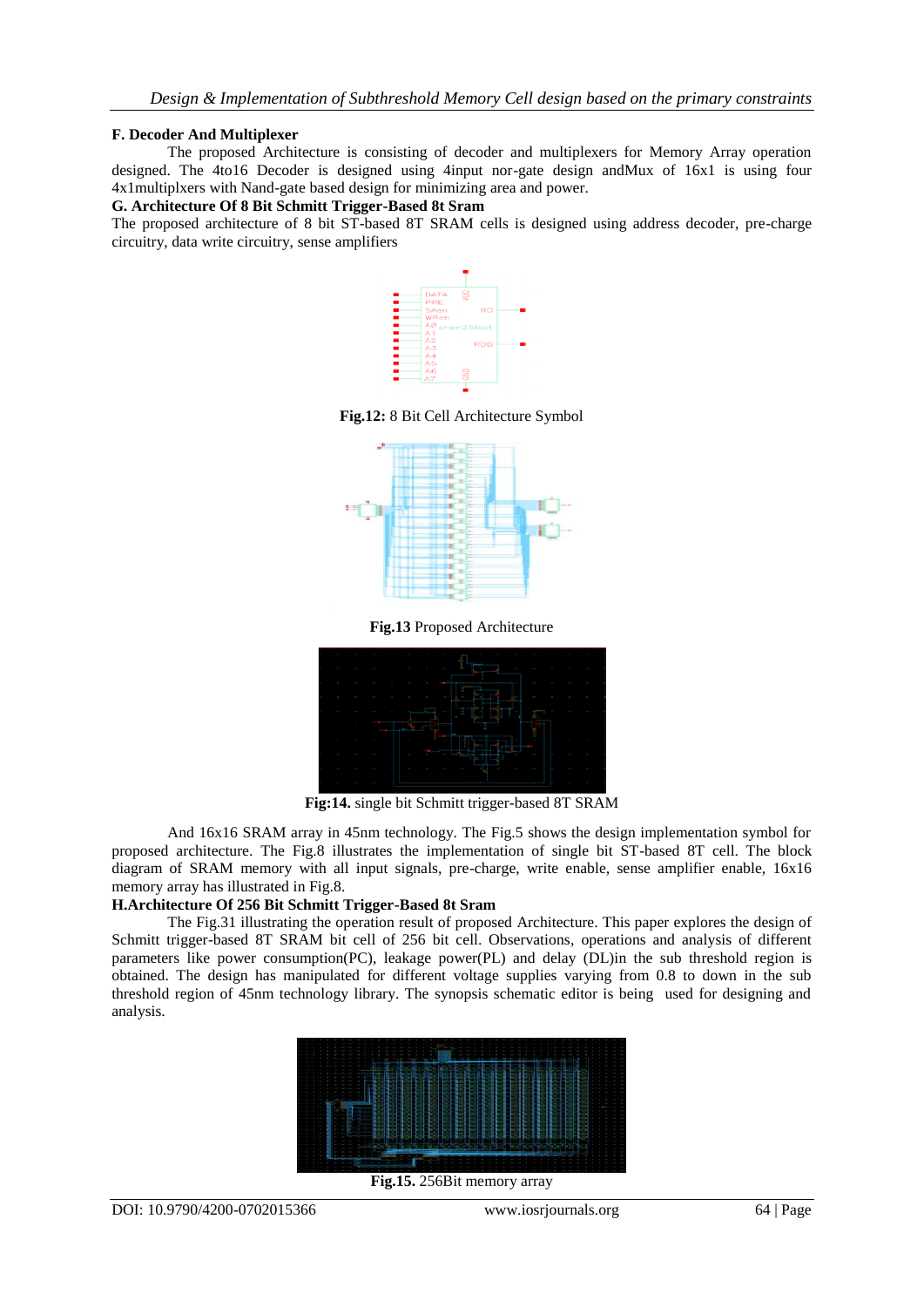| $\mathbf{V_{DD}}$                               | Single bit                                                                                                                                                                                                                                                                                                                                                      | 16bit   | 256bit  |
|-------------------------------------------------|-----------------------------------------------------------------------------------------------------------------------------------------------------------------------------------------------------------------------------------------------------------------------------------------------------------------------------------------------------------------|---------|---------|
| Power                                           | 12.765nW                                                                                                                                                                                                                                                                                                                                                        | 317.9nW | 474.6nW |
| Consumption(PW)                                 |                                                                                                                                                                                                                                                                                                                                                                 |         |         |
| Leakage Power(PL)                               | 0.497nW                                                                                                                                                                                                                                                                                                                                                         | 4.74nW  | 7.98nW  |
| Delay                                           | 114.6ns                                                                                                                                                                                                                                                                                                                                                         | 156.4ns | 168.9ns |
|                                                 |                                                                                                                                                                                                                                                                                                                                                                 |         |         |
| THE ART THE REAL PRODUCTS AND THE REAL PROPERTY | <b>William All Ave. Making a model</b>                                                                                                                                                                                                                                                                                                                          |         | ----    |
|                                                 |                                                                                                                                                                                                                                                                                                                                                                 |         |         |
|                                                 |                                                                                                                                                                                                                                                                                                                                                                 |         |         |
|                                                 |                                                                                                                                                                                                                                                                                                                                                                 |         |         |
|                                                 |                                                                                                                                                                                                                                                                                                                                                                 |         |         |
|                                                 |                                                                                                                                                                                                                                                                                                                                                                 |         |         |
| --<br>$\frac{1}{2}$                             |                                                                                                                                                                                                                                                                                                                                                                 |         |         |
| Ē                                               |                                                                                                                                                                                                                                                                                                                                                                 |         |         |
| $-111$                                          |                                                                                                                                                                                                                                                                                                                                                                 |         |         |
| 코<br><b>KEE</b>                                 |                                                                                                                                                                                                                                                                                                                                                                 |         |         |
| $1 - 1$                                         |                                                                                                                                                                                                                                                                                                                                                                 |         |         |
|                                                 |                                                                                                                                                                                                                                                                                                                                                                 |         |         |
|                                                 |                                                                                                                                                                                                                                                                                                                                                                 |         |         |
|                                                 |                                                                                                                                                                                                                                                                                                                                                                 |         |         |
| dia dia dia Granda                              |                                                                                                                                                                                                                                                                                                                                                                 |         |         |
|                                                 |                                                                                                                                                                                                                                                                                                                                                                 |         |         |
| $-$                                             | $\frac{1}{2} \sum_{i=1}^{n} \frac{1}{2} \sum_{i=1}^{n} \frac{1}{2} \sum_{i=1}^{n} \frac{1}{2} \sum_{i=1}^{n} \frac{1}{2} \sum_{i=1}^{n} \frac{1}{2} \sum_{i=1}^{n} \frac{1}{2} \sum_{i=1}^{n} \frac{1}{2} \sum_{i=1}^{n} \frac{1}{2} \sum_{i=1}^{n} \frac{1}{2} \sum_{i=1}^{n} \frac{1}{2} \sum_{i=1}^{n} \frac{1}{2} \sum_{i=1}^{n} \frac{1}{2} \sum_{i=1}^{n$ | sine.   |         |
| <b>Witness</b><br><b>CATALOG</b>                |                                                                                                                                                                                                                                                                                                                                                                 |         |         |

**Table.7:** operation result of SRAM Cell

**Fig.21**. Performance characteristics of operation

#### **V. Conclusion**

The paper gives a broad idea about designing of memory cell using number of transistors with different technologies and operating at different subthreshold regions, and has been shown that the comparative results of power consumption(PC), leakage power(PL) and delay (DL)for both read and write modes of operations in various technologies such as 90nm various SRAM Bit cells. Its has observed that the leakage power is reduced by a factor 43% and 25% in consumption in 90 nm technology using 8T transistor modeling.

And in 45nm Technology power consumption is reduced by a factor of 45 % and leakage power is reduced by a factor of 21%. Delay is reduced in 9T SRAM Bit cell than 6T/8T SRAM bit cell. But in subthreshold region it is observed that the standard SRAM bit cell performance is given less priority than 8T and 9T SRAM bit cells. The leakage power is reduced by using the high Vth nMOS transistors.

#### **References**

- [1] SRAM cell with improved stability and reduced leakage current for subthreshold region of operation" by P. Sreelakshmi, K. S. Pande and N. S. Murty In 2015 IEEE International Conference on Computational Intelligence and Computing Research (ICCIC), Madurai, 2015, pp. 1-5.doi: 10.1109/ICCIC.2015.7435750.
- [2] David J. Comer, Senior Member, IEEE, and Donald T. Comer"Operation of Analog MOS Circuits in the Weak or Moderate Inversion Region" IEEE TRANSACTIONS ON EDUCATION, VOL. 47, NO. 4, NOVEMBER 2004.
- [3]. "Low-power 9T subthreshold SRAM cell with single-ended write scheme, By A. Sinha, V. Kumar and A. Islam, " 2015 AnnualIEEE India Conference (INDICON), New Delhi, 2015, pp. 1-6.doi: 10.1109/INDICON.2015.7443137.[10]. "Analysis of SRAM cell designs for low power applications, By C. K. Sharma and R. Chandel, " Convergence of Technology (I2CT), 2014 International Conference for, Pune, 2014, pp. 1-4.doi: 10.1109/I2CT.2014.7092157
- [3] Alice Wang Benton H. Calhoun Anantha P. Chandrakasan "Sub-threshold Design for Ultra Low-Power Systems"SERIES ON INTEGRATED CIRCUITS AND SYSTEMS
- [4] Chang, L. Montoye, R.K. Nakamura, Y.Batson, K.A.Eickemeyer, R.J.Dennard, R.H. Haensch,W.Jamsek, D, "An 8T-SRAM for variability tolerance and low-voltage operation in highperformancecaches", Solid-State Circuits, IEEE Journal vol. 43, April 2008, Issue 4, pp-956-963.
- [5] NavidAzizi, FaridN.Najm. An asymmetricSRAM cell to lower gate leakage. In proceedingsof International Symposium on Quality ElectronicDesign, pp.534-539, March 2004
- [6] Ravi Kumar. K. I, Vijayalaxmi. C. Kalal, Rajani. H. P, Dr. S. Y. Kulkarni"Design and Verification of Low Power 64bit SRAM System using 8T SRAM:Back-End Approach" International Journal of Engineering and Innovative Technology (IJEIT) Volume 1, Issue 6, June 2012.
- [7] A new low-leakage T-Gate based 8T SRAM cell with improved write-ability in 90nm CMOS technology, G. Pasandi, E. Qasemi and S. M. Fakhraie, " 2014 22nd Iranian Conference on Electrical Engineering (ICEE), Tehran,2014,pp.382-386.doi-10.1109/IranianCEE.2014.6999569
- [8] Chang, L. Montoye, R.K. Nakamura, Y.Batson, K.A.Eickemeyer, R.J.Dennard, R.H. Haensch,W.Jamsek, D, "An 8T-SRAM for variability tolerance and low-voltage operation in highperformancecaches", Solid-State Circuits, IEEE Journal vol. 43, April 2008, Issue 4, pp-956-963.
- [9] Wei-Bin Yang, Chi-Hsiung Wang, I-Ting Chuo, Huang- Hsuan Hsu" A 300 mV 10 MHz 4 kb\10T Subthreshold SRAM for Ultralow-Power Application" 2012 IEEE International Symposium on Intelligent Signal Processing and Communication Systems (ISPACS 2012) November 4-7, 2012.
- [10] Zhiyu Liu and Volkan Kursun "Characterization of a Novel Nine-Transistor sram cell" ieee transactions on very large scale integration (vlsi) systems, vol. 16, no. 4, april 2008
- [11] Koichi Takeda , "A read static noise margin free SRAM cell for low Vdd and high speed applications", Solid-State Circuits, IEEE Journal vol. 41, Jan.2006, Issue 1, pp.113-121.
- [12] Zhiyu Liu, Volkan Kursun, " Characterization of a novel nine transistor SRAM cell", IEEE Transactions on Very Large Scale Integration Systems,vol.46, Issue 4,April 2008.pp-488-492.